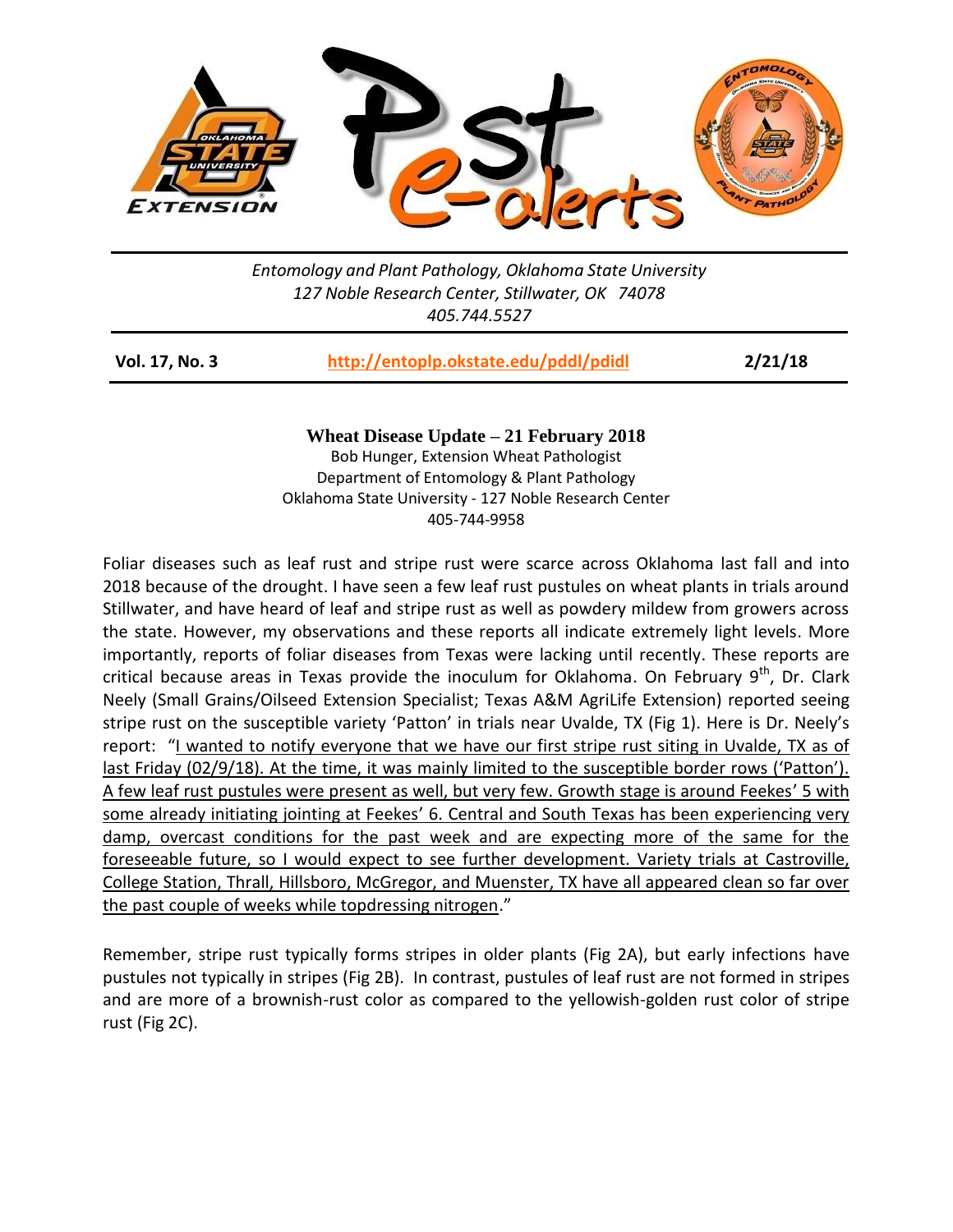**Figure 1. Stripe rust on wheat near Uvalde, TX observed on 9-Feb by Dr. Clark Neely (Small Grains/Oilseed Extension Specialist - Texas A&M AgriLife Extension).**



**Figure 2. Wheat stripe rust on adult plant (2A), an initial stripe rust infection in February (2B), and a wheat leaf with both stripe and leaf rust pustules (2C)**